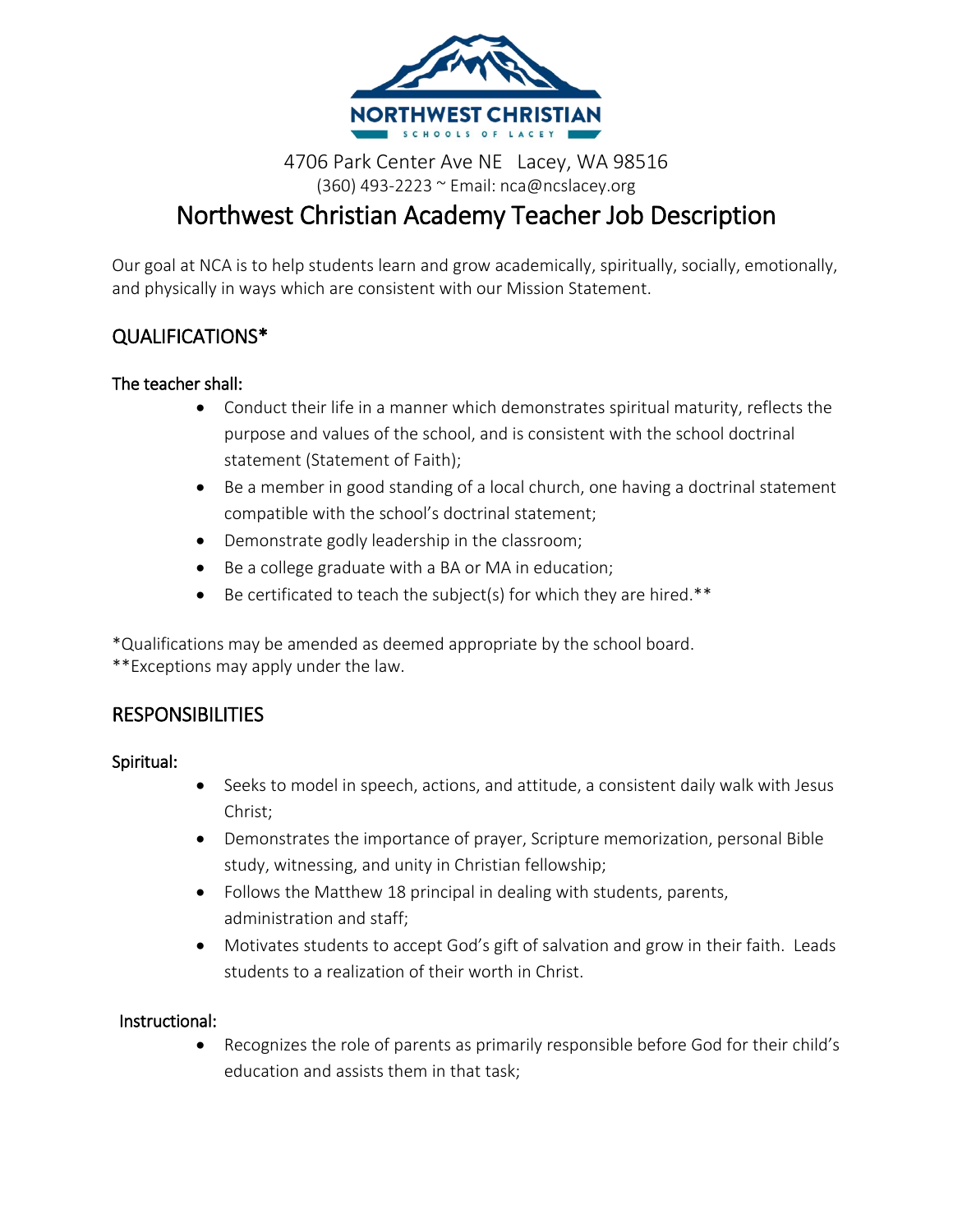- Teaches classes as assigned, following prescribed scope and sequence as scheduled by the principal;
- Integrates Biblical principles and a Christian philosophy of education consistent with the philosophy of the school throughout the curriculum;
- Develops student learning through mastery of the subject material by utilizing best practices to achieve curriculum goals within the framework of the school's philosophy;
- Plans a program of study that, as much as possible, meets the individual needs, interests, and abilities of the students, challenging each to do his best;
- Employs a variety of instructional aids, methods, materials, and technology that will provide for creative teaching to reach the whole child: spiritual, mental, physical, social, and emotional;
- Plans through approved channels the balanced use of field trips, guest lecturers, and other media;
- Assesses the learning of students on a regular basis and provides progress reports as required;
- Maintains proper discipline in the classroom and on the school premises for a good teaching environment;
- Informs the administration if unable to fulfill any duty assigned. Prepares adequate information and materials for the substitute teacher.

#### Non-Instructional:

- Cooperates with the board and administration in implementing all policies, procedures, and directives governing the operation of the school;
- Maintains regular and accurate attendance and grade records to meet the demands for comprehensive knowledge of each student's progress;
- Keeps student, parents, and administration adequately informed of progress or deficiencies, and gives sufficient notice of impending failure;
- Maintains a clean, attractive, and well-ordered classroom;
- Supervises extra-curricular activities and outings as assigned;
- Supports the broader program of the school by attending extra-curricular activities as outlined in the staff handbook.

### Professional:

- Utilizes educational opportunities and evaluation processes for professional growth;
- Seeks the counsel of the principal and colleagues, and communicates appropriately with parents, while maintaining a teachable attitude;
- Provides input and recommendations for administrative and managerial functions in the school;